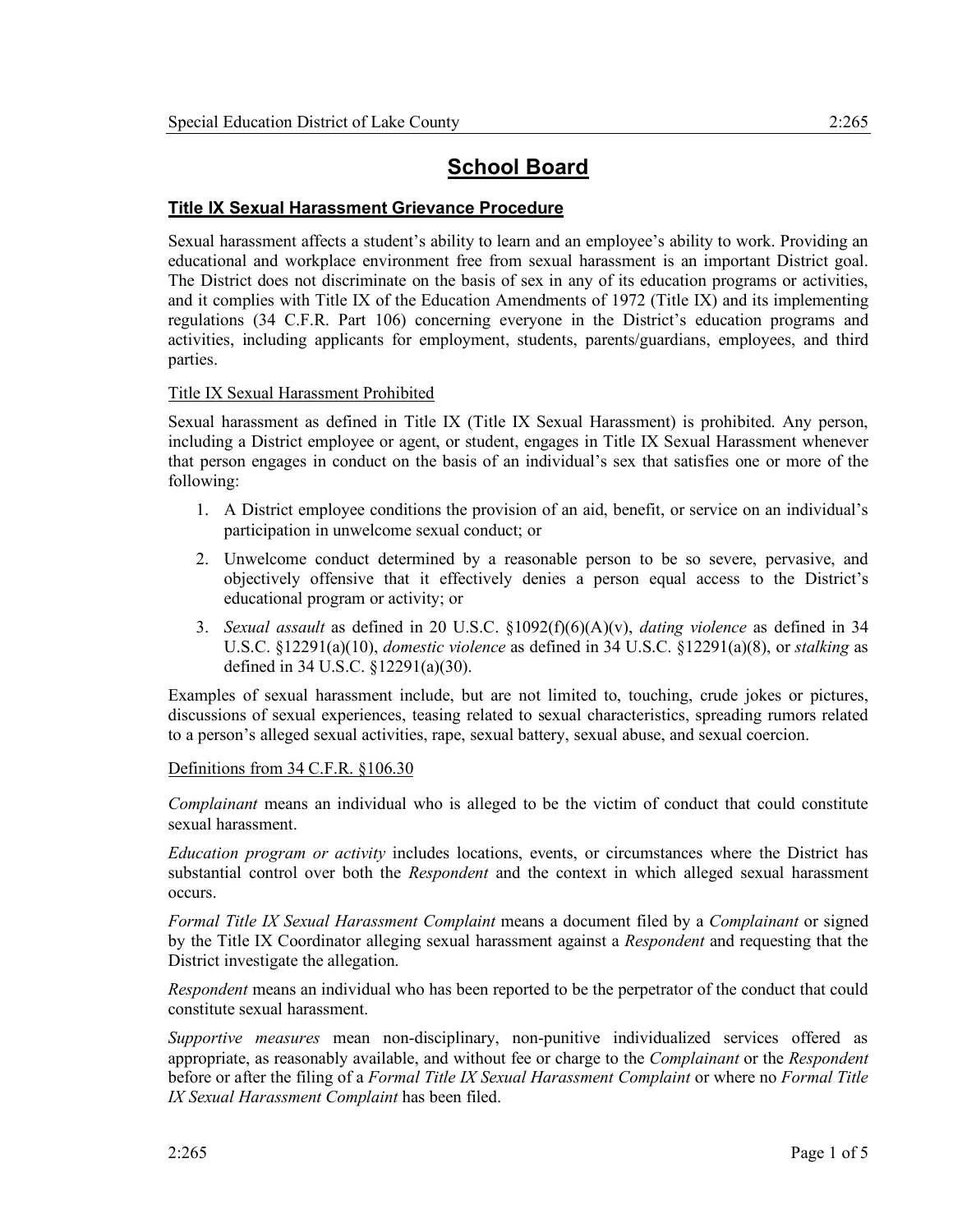# Title IX Sexual Harassment Prevention and Response

The Superintendent or designee will ensure that the District prevents and responds to allegations of Title IX Sexual Harassment as follows:

- 1. Ensures that the District's comprehensive health education program in Board policy 6:60, *Curriculum Content,* incorporates (a) age-appropriate sexual abuse and assault awareness and prevention programs in grades pre-K through 12, and (b) age-appropriate education about the warning signs, recognition, dangers, and prevention of teen dating violence in grades 7-12. This includes incorporating student social and emotional development into the District's educational program as required by State law and in alignment with Board policy 6:65, *Student Social and Emotional Development*.
- 2. Incorporates education and training for school staff as recommended by the Superintendent, Title IX Coordinator, Nondiscrimination Coordinator, Building Principal, Assistant Building Principal, Dean of Students, or a Complaint Manager.
- 3. Notifies applicants for employment, students, parents/guardians, employees, and collective bargaining units of this policy and contact information for the Title IX Coordinator by, at a minimum, prominently displaying them on the District's website, if any, and in each handbook made available to such persons.

# Making a Report

A person who wishes to make a report under this Title IX Sexual Harassment grievance procedure may make a report to the Title IX Coordinator, Nondiscrimination Coordinator, Building Principal, Assistant Building Principal, Dean of Students, a Complaint Manager, or any employee with whom the person is comfortable speaking. A person who wishes to make a report may choose to report to a person of the same gender.

School employees shall respond to incidents of sexual harassment by promptly making or forwarding the report to the Title IX Coordinator. An employee who fails to promptly make or forward a report may be disciplined, up to and including discharge.

The Superintendent shall insert into this policy and keep current the name, office address, email address, and telephone number of the Title IX Coordinator.

# **Title IX Coordinator:**

Dr. Laura Wojcik, SEDOL Name 18160 W Gages Lake Rd, Gages Lake, IL 60030 Address lwojcik@sedol.us Email 847-548-8470 Telephone

# Processing and Reviewing a Report or Complaint

Upon receipt of a report, the Title IX Coordinator and/or designee will promptly contact the *Complainant* to: (1) discuss the availability of supportive measures, (2) consider the *Complainant's* wishes with respect to *supportive measures*, (3) inform the *Complainant* of the availability of *supportive measures* with or without the filing of a *Formal Title IX Sexual Harassment Complaint*, and (4) explain to the *Complainant* the process for filing a *Formal Title IX Sexual Harassment Complaint*.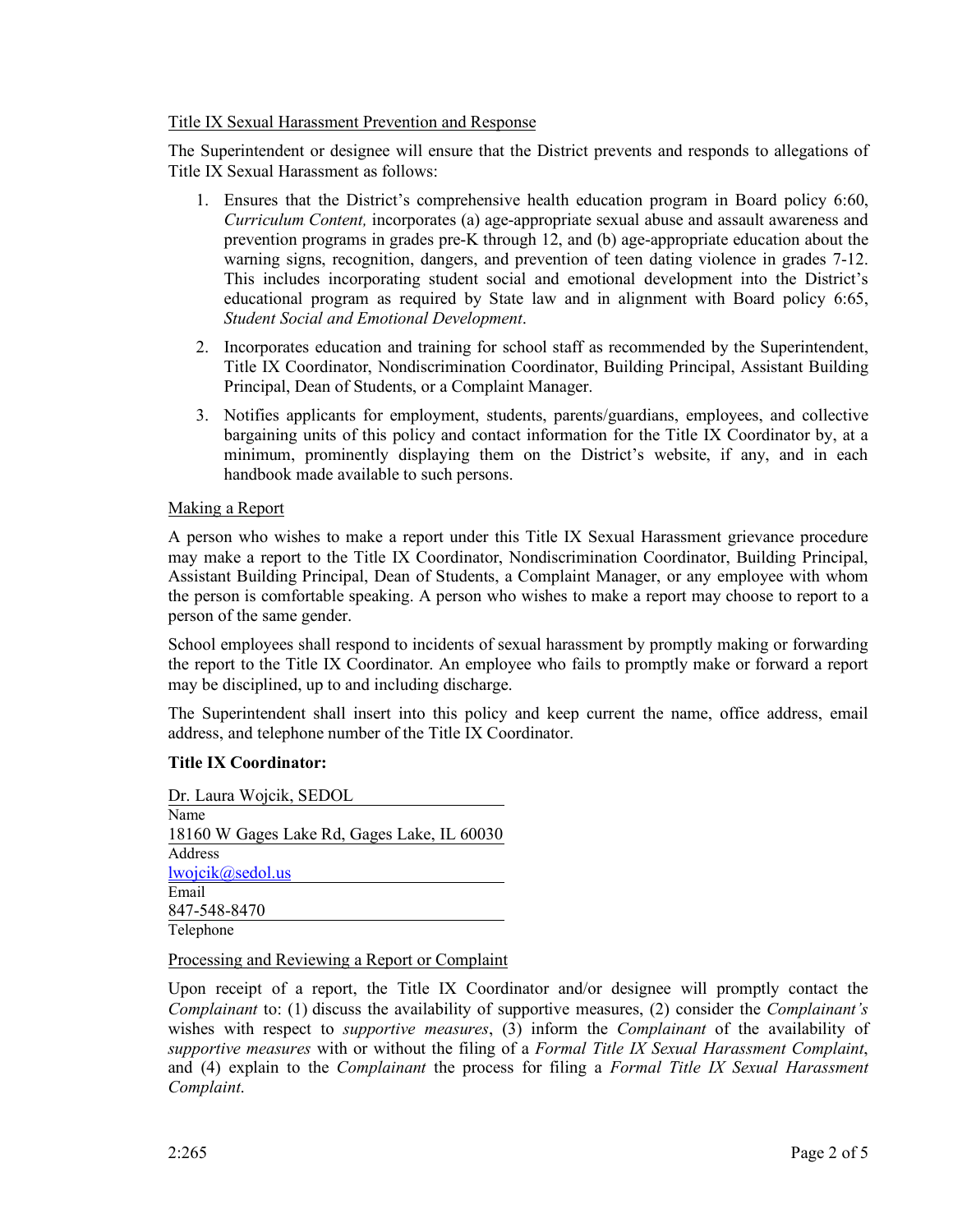Further, the Title IX Coordinator will analyze the report to identify and determine whether there is another or an additional appropriate method(s) for processing and reviewing it. For any report received, the Title IX Coordinator shall review Board policies 2:260, *Uniform Grievance Procedure*; 5:20, *Workplace Harassment Prohibited*; 5:90, *Abused and Neglected Child Reporting*; 5:120, *Employee Ethics; Conduct; and Conflict of Interest*; 7:20, *Harassment of Students Prohibited*; 7:180, *Prevention of and Response to Bullying, Intimidation, and Harassment*; 7:185, *Teen Dating Violence Prohibited*; and 7:190, *Student Behavior*, to determine if the allegations in the report require further action.

Reports of alleged sexual harassment will be confidential to the greatest extent practicable, subject to the District's duty to investigate and maintain an educational program or activity that is productive, respectful, and free of sexual harassment.

# Formal Title IX Sexual Harassment Complaint Grievance Process

When a *Formal Title IX Sexual Harassment Complaint* is filed, the Title IX Coordinator will investigate it or appoint a qualified person to undertake the investigation.

The Superintendent or designee shall implement procedures to ensure that all *Formal Title IX Sexual Harassment Complaints* are processed and reviewed according to a Title IX grievance process that fully complies with 34 C.F.R. §106.45. The District's grievance process shall, at a minimum:

- 1. Treat *Complainants* and *Respondents* equitably by providing remedies to a *Complainant* where the *Respondent* is determined to be responsible for sexual harassment, and by following a grievance process that complies with 34 C.F.R. §106.45 before the imposition of any disciplinary sanctions or other actions against a *Respondent*.
- 2. Require an objective evaluation of all relevant evidence including both inculpatory and exculpatory evidence – and provide that credibility determinations may not be based on a person's status as a *Complainant*, *Respondent*, or witness.
- 3. Require that any individual designated by the District as a Title IX Coordinator, investigator, decision-maker, or any person designated by the District to facilitate an informal resolution process:
	- a. Not have a conflict of interest or bias for or against complainants or respondents generally or an individual *Complainant* or *Respondent*.
	- b. Receive training on the definition of sexual harassment, the scope of the District's *education program or activity*, how to conduct an investigation and grievance process (including hearings, appeals, and informal resolution processes, as applicable), and how to serve impartially.
- 4. Require that any individual designated by the District as an investigator receiving training on issues of relevance to create an investigative report that fairly summarizes relevant evidence.
- 5. Require that any individual designated by the District as a decision-maker receive training on issues of relevance of questions and evidence, including when questions and evidence about the *Complainant's* sexual predisposition or prior sexual behavior are not relevant.
- 6. Include a presumption that the *Respondent* is not responsible for the alleged conduct until a determination regarding responsibility is made at the conclusion of the grievance process.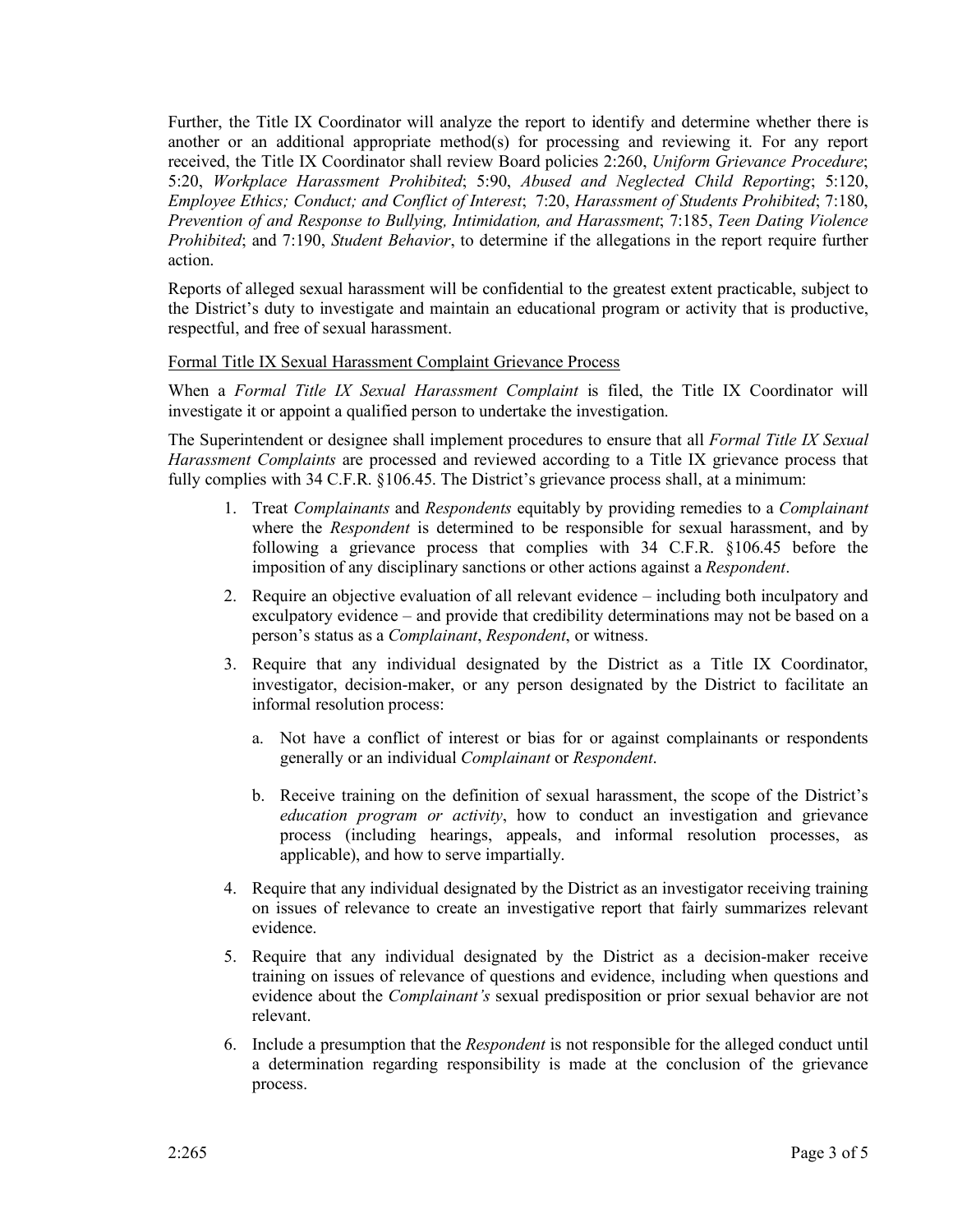- 7. Include reasonably prompt timeframes for conclusion of the grievance process.
- 8. Describe the range of possible disciplinary sanctions and remedies the District may implement following any determination of responsibility.
- 9. Base all decisions upon the *preponderance of evidence* standard.
- 10. Include the procedures and permissible bases for the *Complainant* and *Respondent* to appeal.
- 11. Describe the range of *supportive measures* available to *Complainants* and *Respondents*.
- 12. Not require, allow, rely upon, or otherwise use questions or evidence that constitute, or seek disclosure of, information protected under a legally recognized privilege, unless the person holding such privilege has waived the privilege.

#### Enforcement

Any District employee who is determined, at the conclusion of the grievance process, to have engaged in sexual harassment will be subject to disciplinary action up to and including discharge. Any third party who is determined, at the conclusion of the grievance process, to have engaged in sexual harassment will be addressed in accordance with the authority of the Board in the context of the relationship of the third party to the District, e.g., vendor, parent, invitee, etc. Any District student who is determined, at the conclusion of the grievance process, to have engaged in sexual harassment will be subject to disciplinary action, including, but not limited to, suspension and expulsion consistent with student behavior policies. Any person making a knowingly false accusation regarding sexual harassment will likewise be subject to disciplinary action.

This policy does not increase or diminish the ability of the District or the parties to exercise any other rights under existing law.

#### Retaliation Prohibited

The District prohibits any form of retaliation against anyone who, in good faith, has made a report or complaint, assisted, or participated or refused to participate in any manner in a proceeding under this policy. Any person should report claims of retaliation using Board policy 2:260, *Uniform Grievance Procedure*.

Any person who retaliates against others for reporting or complaining of violations of this policy or for participating in any manner under this policy will be subject to disciplinary action, up to and including discharge, with regard to employees, or suspension and expulsion, with regard to students.